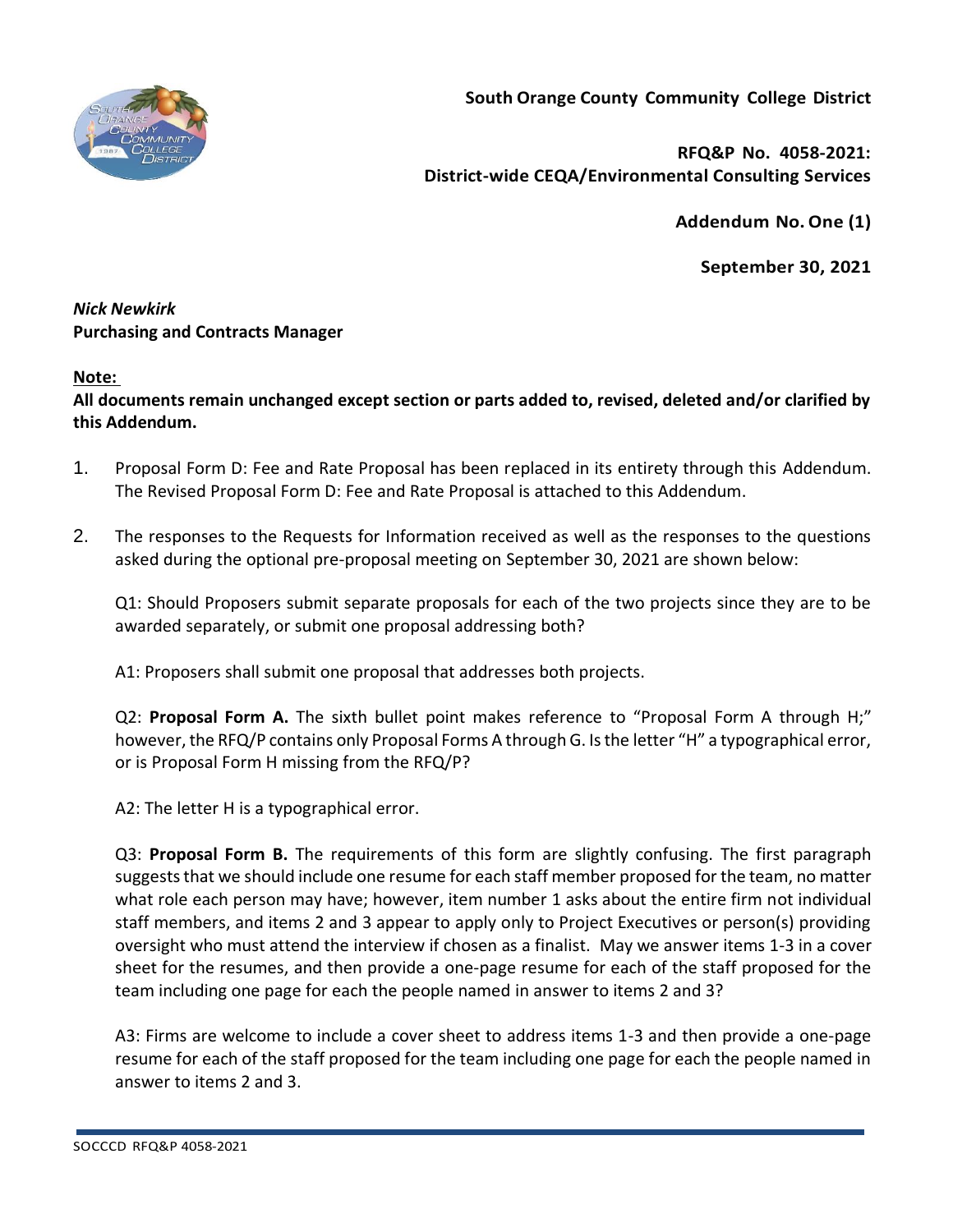Q4: **Proposal Form C Item 4.** Our firm has provided services to hundreds of public entities over the past 5 years. May we limit naming these entities to only the most relevant? If not, can we provide the entire long list as an Attachment?

A4: Please limit references to those that are relevant to the services identified in the RFQ&P. The District is particularly interested in references with higher education entities and community colleges

Q5: **Proposal Form D.** The third paragraph states: "Indicate the billable hourly rates for the Firm and all subconsultants inclusive of all labor, materials, overhead and profit (OH&P), **and other direct and indirect costs** including incidental travel." [emphasis added] However, Item 2. Other Costs asks for other "reimbursable costs." Are other direct costs to be included in the hourly rates, or should they be included as other reimbursable costs? Additionally, can we provide a range of rates for each title we list? And can we expand this form to accommodate all our staff and subconsultant staff?

A5: The hourly billable rates are to be all-inclusive. Allowed reimbursable costs are addressed in the sample agreement. A range of rates for each title is acceptable. Proposing firms shall expand the form if necessary to include all applicable titles and hourly billable rates. A revised Proposal Form D: Fee and Rate Proposal is included with this Addendum No. 1. Firms shall utilize the revised Proposal Form D when submitting a proposal.

Q6: Proposal Form D requests a fee schedule with firm and fixed fees. I would like to confirm that since this is an on-call proposal an hourly rate sheet for our staff will be sufficient for this Form.

A6: The District is only requesting hourly rates. The hourly rates will remain firm and fixed over the entire duration of the awarded agreement's term.

Q7: Is SOCCCD open to consultant teams that include law firms? Would this be a benefit to SOCCCD?

A7: For the ATEP site, the District has a specific law firm on board to assist. For Saddleback and Irvine Valley Colleges, the District has a pool of qualified legal firms that we may utilize.